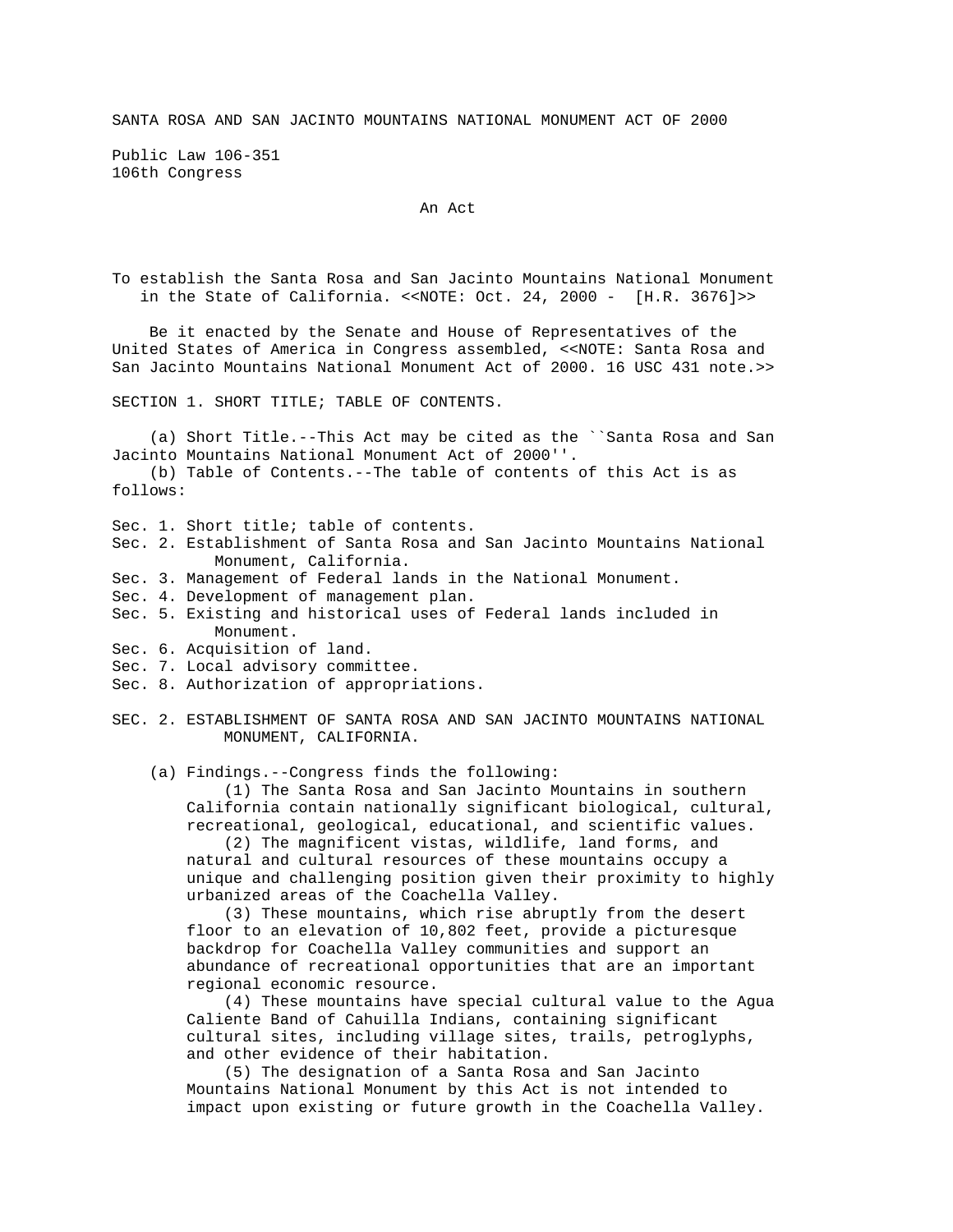(6) Because the areas immediately surrounding the new National Monument are densely populated and urbanized, it is anticipated that certain activities or uses on private lands outside of the National Monument may have some impact upon

[[Page 114 STAT. 1363]]

 the National Monument, and Congress does not intend, directly or indirectly, that additional regulations be imposed on such uses or activities as long as they are consistent with other applicable law.

 (7) The Bureau of Land Management and the Forest Service should work cooperatively in the management of the National Monument.

 (b) Establishment and Purposes.--In order to preserve the nationally significant biological, cultural, recreational, geological, educational, and scientific values found in the Santa Rosa and San Jacinto Mountains and to secure now and for future generations the opportunity to experience and enjoy the magnificent vistas, wildlife, land forms, and natural and cultural resources in these mountains and to recreate therein, there is hereby designated the Santa Rosa and San Jacinto Mountains National Monument (in this Act referred to as the ``National Monument'').

 (c) Boundaries.--The National Monument shall consist of Federal lands and Federal interests in lands located within the boundaries depicted on a series of 24 maps entitled ``Boundary Map, Santa Rosa and San Jacinto National Monument'', 23 of which are dated May 6, 2000, and depict separate townships and one of which is dated June 22, 2000, and depicts the overall boundaries.

(d) Legal Descriptions; Correction of Errors.--

 (1) Preparation and submission.--As soon as practicable after the date of the enactment of this Act, the Secretary of the Interior shall use the map referred to in subsection (c) to prepare legal descriptions of the boundaries of the National Monument. The Secretary shall submit the resulting legal descriptions to the Committee on Resources and the Committee on Agriculture of the House of Representatives and to the Committee on Energy and Natural Resources and the Committee on Agriculture, Nutrition, and Forestry of the Senate.

 (2) Legal effect.--The map and legal descriptions of the National Monument shall have the same force and effect as if included in this Act, except that the Secretary of the Interior may correct clerical and typographical errors in the map and legal descriptions. << NOTE: Public inspection.>> The map shall be on file and available for public inspection in appropriate offices of the Bureau of Land Management and the Forest Service.

SEC. 3. MANAGEMENT OF FEDERAL LANDS IN THE NATIONAL MONUMENT.

 (a) Basis of Management.--The Secretary of the Interior and the Secretary of Agriculture shall manage the National Monument to protect the resources of the National Monument, and shall allow only those uses of the National Monument that further the purposes for the establishment of the National Monument, in accordance with--

(1) this Act;

(2) the Federal Land Policy and Management Act of 1976 (43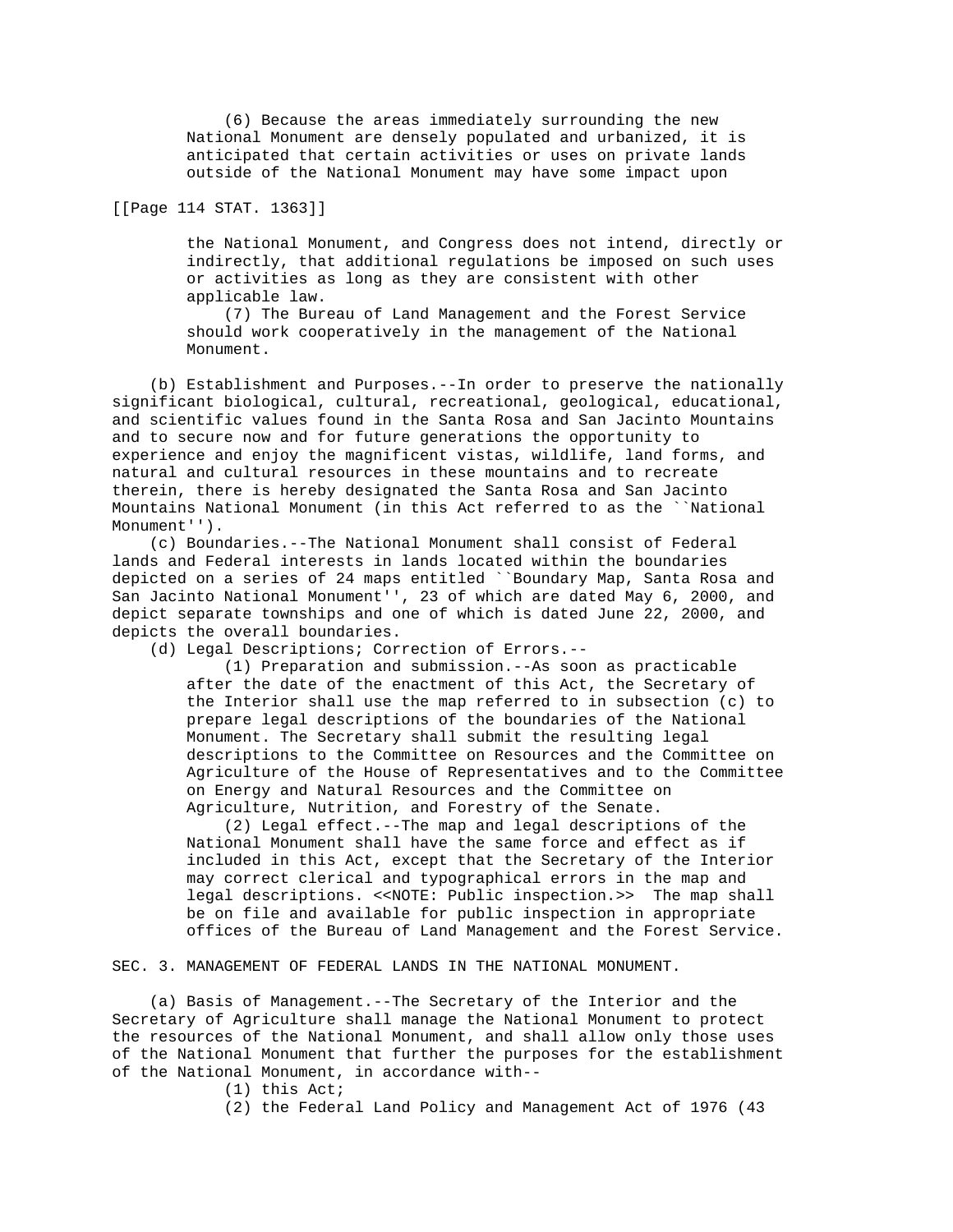U.S.C. 1701 et seq.); (3) the Forest and Rangeland Renewable Resources Planning Act of 1974 (16 U.S.C. 1600 et seq.) and section 14 of the National Forest Management Act of 1976 (16 U.S.C. 472a); and (4) other applicable provisions of law.

[[Page 114 STAT. 1364]]

 (b) Administration of Subsequently Acquired Lands.--Lands or interests in lands within the boundaries of the National Monument that are acquired by the Bureau of Land Management after the date of the enactment of this Act shall be managed by the Secretary of the Interior. Lands or interests in lands within the boundaries of the National Monument that are acquired by the Forest Service after the date of the enactment of this Act shall be managed by the Secretary of Agriculture.

 (c) Protection of Reservation, State, and Private Lands and Interests.--Nothing in the establishment of the National Monument shall affect any property rights of any Indian reservation, any individually held trust lands, any other Indian allotments, any lands or interests in lands held by the State of California, any political subdivision of the State of California, any special district, or the Mount San Jacinto Winter Park Authority, or any private property rights within the boundaries of the National Monument. Establishment of the National Monument shall not grant the Secretary of the Interior or the Secretary of Agriculture any new authority on or over non-Federal lands not already provided by law. The authority of the Secretary of the Interior and the Secretary of Agriculture under this Act extends only to Federal lands and Federal interests in lands included in the National Monument.

 (d) Existing Rights.--The management of the National Monument shall be subject to valid existing rights.

 (e) No Buffer Zones Around National Monument.--Because the National Monument is established in a highly urbanized area--

> (1) the establishment of the National Monument shall not lead to the creation of express or implied protective perimeters or buffer zones around the National Monument;

 (2) an activity on, or use of, private lands up to the boundaries of the National Monument shall not be precluded because of the monument designation, if the activity or use is consistent with other applicable law; and

 (3) an activity on, or use of, private lands, if the activity or use is consistent with other applicable law, shall not be directly or indirectly subject to additional regulation because of the designation of the National Monument.

 (f ) Air and Water Quality.--Nothing in this Act shall be construed to change standards governing air or water quality outside of the designated area of the National Monument.

SEC. 4. DEVELOPMENT OF MANAGEMENT PLAN.

(a) Development Required.--

 (1) In general.-- <<NOTE: Deadline.>> Not later than 3 years after of the date of the enactment of this Act, the Secretary of the Interior and the Secretary of Agriculture shall complete a management plan for the conservation and protection of the National Monument consistent with the requirements of section 3(a). The Secretaries shall submit the management plan to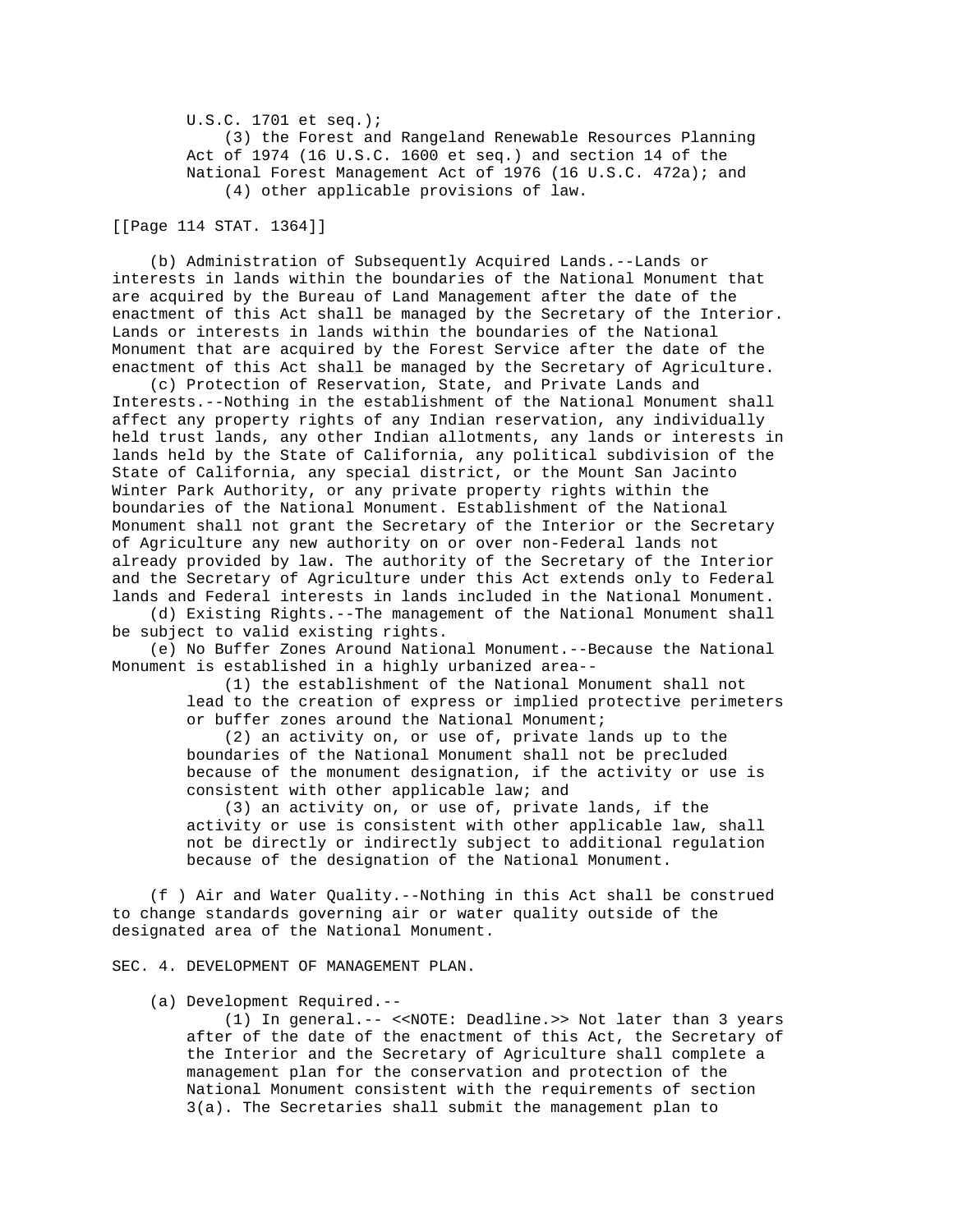Congress before it is made public.

 (2) Management pending completion.--Pending completion of the management plan for the National Monument, the Secretaries shall manage Federal lands and interests in lands within the National Monument substantially consistent with current uses occurring on such lands and under the general guidelines and authorities of the existing management plans

[[Page 114 STAT. 1365]]

 of the Forest Service and the Bureau of Land Management for such lands, in a manner consistent with other applicable Federal law.

 (3) Relation to other authorities.--Nothing in this subsection shall preclude the Secretaries, during the preparation of the management plan, from implementing subsections (b) and (i) of section 5. Nothing in this section shall be construed to diminish or alter existing authorities applicable to Federal lands included in the National Monument.

(b) Consultation and Cooperation.--

 (1) In general.--The Secretaries shall prepare and implement the management plan required by subsection (a) in accordance with the National Environmental Policy Act of 1969 (42 U.S.C. 4321 et seq.) and in consultation with the local advisory committee established pursuant to section 7 and, to the extent practicable, interested owners of private property and holders of valid existing rights located within the boundaries of the National Monument. Such consultation shall be on a periodic and regular basis.

 (2) Agua caliente band of cahuilla indians.--The Secretaries shall make a special effort to consult with representatives of the Agua Caliente Band of Cahuilla Indians regarding the management plan during the preparation and implementation of the plan.

 (3) Winter park authority.--The management plan shall consider the mission of the Mount San Jacinto Winter Park Authority to make accessible to current and future generations the natural and recreational treasures of the Mount San Jacinto State Park and the National Monument. Establishment and management of the National Monument shall not be construed to interfere with the mission or powers of the Mount San Jacinto Winter Park Authority, as provided for in the Mount San Jacinto Winter Park Authority Act of the State of California.

(c) Cooperative Agreements.--

 (1) General authority.--Consistent with the management plan and existing authorities, the Secretaries may enter into cooperative agreements and shared management arrangements, which may include special use permits with any person, including the Agua Caliente Band of Cahuilla Indians, for the purposes of management, interpretation, and research and education regarding the resources of the National Monument.

 (2) Use of certain lands by university of california.--In the case of any agreement with the University of California in existence as of the date of the enactment of this Act relating to the University's use of certain Federal land within the National Monument, the Secretaries shall, consistent with the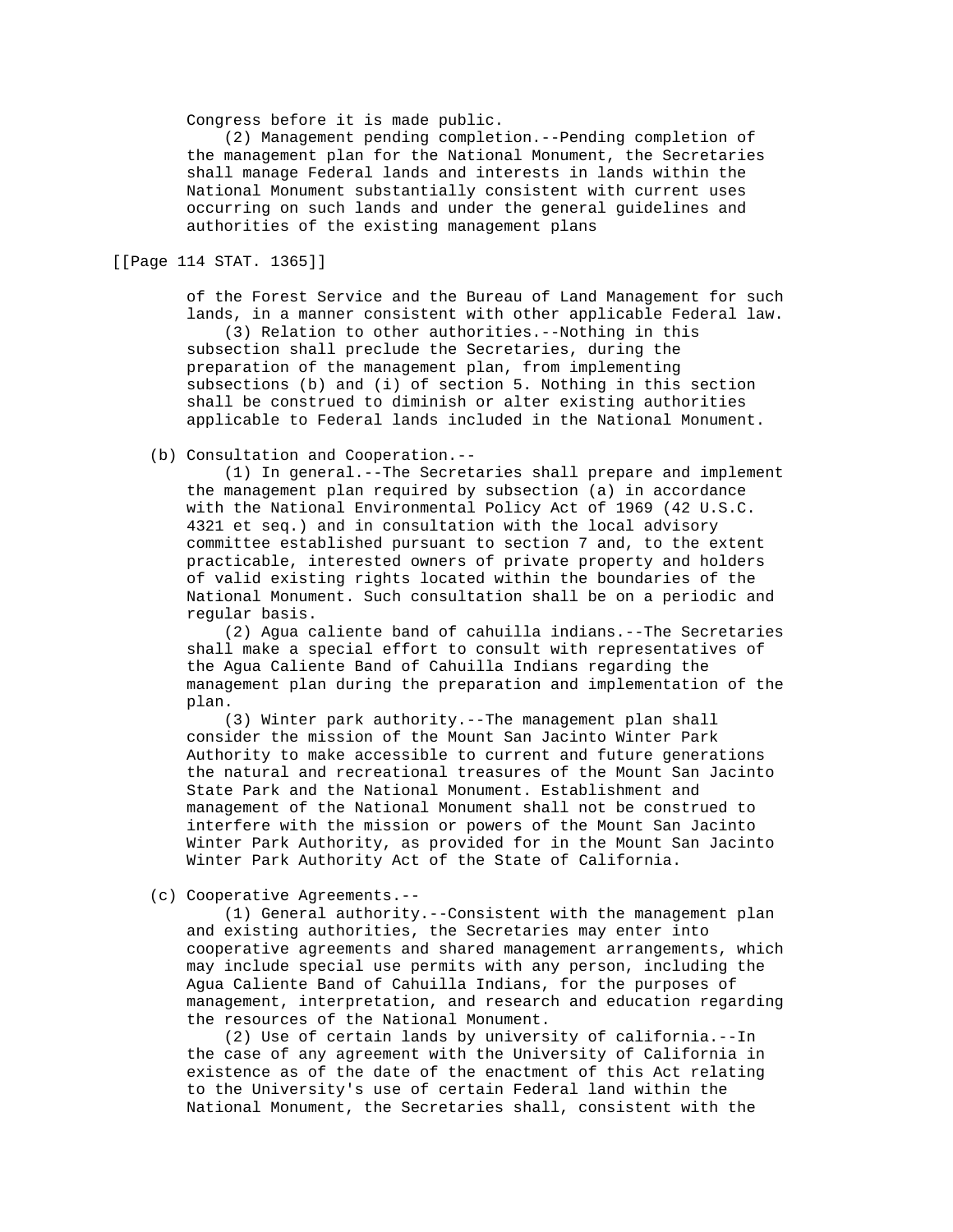management plan and existing authorities, either revise the agreement or enter into a new agreement as may be necessary to ensure its consistency with this Act.

SEC. 5. EXISTING AND HISTORICAL USES OF FEDERAL LANDS INCLUDED IN MONUMENT.

 (a) Recreational Activities Generally.--The management plan required by section 4(a) shall include provisions to continue to authorize the recreational use of the National Monument, including such recreational uses as hiking, camping, mountain

[[Page 114 STAT. 1366]]

biking, sightseeing, and horseback riding, as long as such recreational use is consistent with this Act and other applicable law.

 (b) Motorized Vehicles.--Except where or when needed for administrative purposes or to respond to an emergency, use of motorized vehicles in the National Monument shall be permitted only on roads and trails designated for use of motorized vehicles as part of the management plan.

(c) Hunting, Trapping, and Fishing.--

 (1) In general.--Except as provided in paragraph (2), the Secretary of the Interior and the Secretary of Agriculture shall permit hunting, trapping, and fishing within the National Monument in accordance with applicable laws (including regulations) of the United States and the State of California.

 (2) Regulations.--The Secretaries, after consultation with the California Department of Fish and Game, may issue regulations designating zones where, and establishing periods when, no hunting, trapping, or fishing will be permitted in the National Monument for reasons of public safety, administration, or public use and enjoyment.

 (d) Access to State and Private Lands.--The Secretaries shall provide adequate access to nonfederally owned land or interests in land within the boundaries of the National Monument, which will provide the owner of the land or the holder of the interest the reasonable use and enjoyment of the land or interest, as the case may be.

 (e) Utilities.--Nothing in this Act shall have the effect of terminating any valid existing right-of-way within the Monument. The management plan prepared for the National Monument shall address the need for and, as necessary, establish plans for the installation, construction, and maintenance of public utility rights-of-way within the National Monument outside of designated wilderness areas.

 (f ) Maintenance of Roads, Trails, and Structures.--In the development of the management plan required by section 4(a), the Secretaries shall address the maintenance of roadways, jeep trails, and paths located in the National Monument.

 (g) Grazing.--The Secretaries shall issue and administer any grazing leases or permits in the National Monument in accordance with the same laws (including regulations) and Executive orders followed by the Secretaries in issuing and administering grazing leases and permits on other land under the jurisdiction of the Secretaries. Nothing in this Act shall affect the grazing permit of the Wellman family (permittee number 12-55-3) on lands included in the National Monument.

(h) Overflights.--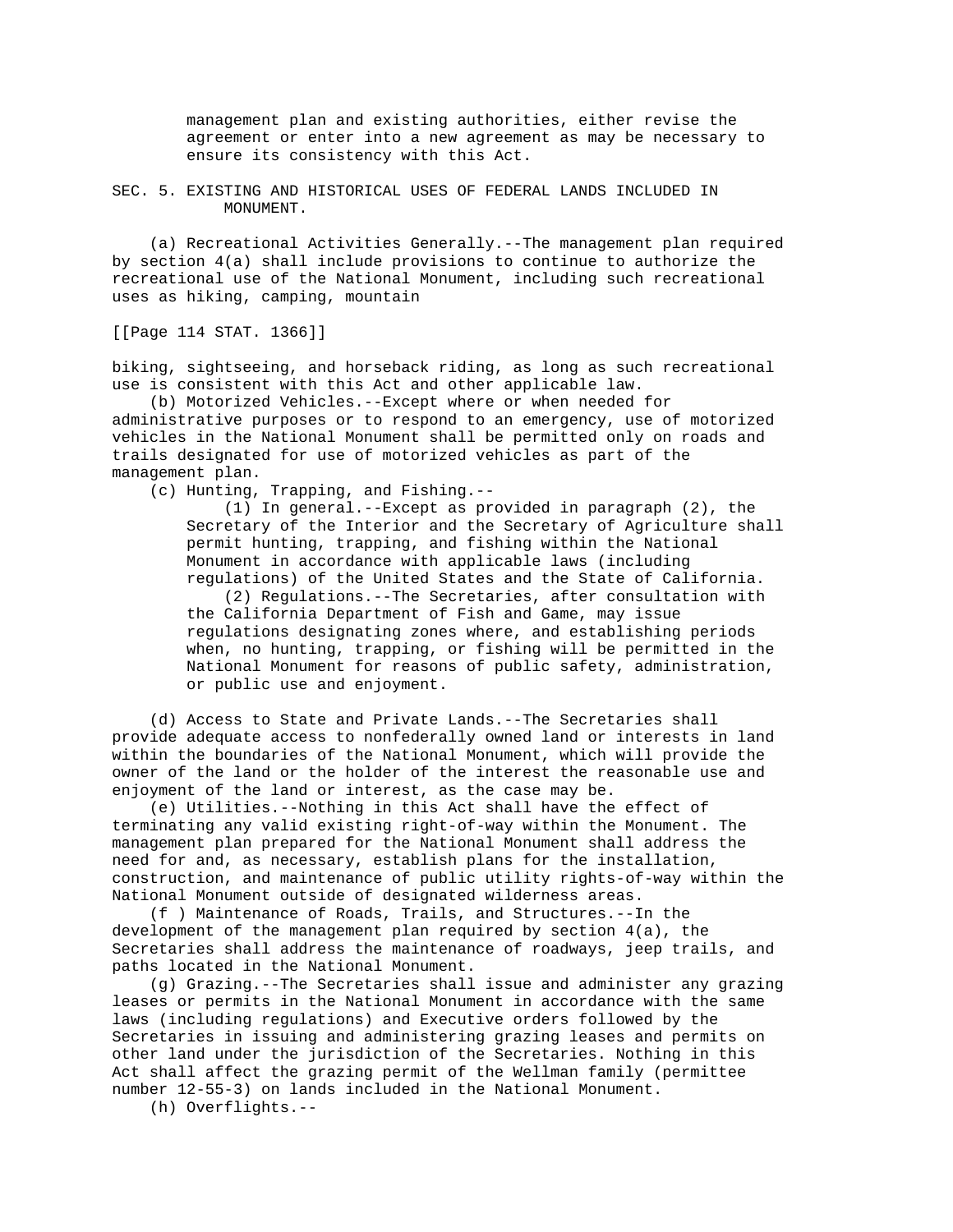(1) General rule.--Nothing in this Act or the management plan prepared for the National Monument shall be construed to restrict or preclude overflights, including low-level overflights, over lands in the National Monument, including military, commercial, and general aviation overflights that can be seen or heard within the National Monument. Nothing in this Act or the management plan shall be construed to restrict or preclude the designation or creation of new units of special use airspace or the establishment of military flight training routes over the National Monument.

 (2) Commercial air tour operation.--Any commercial air tour operation over the National Monument is prohibited

[[Page 114 STAT. 1367]]

 unless such operation was conducted prior to February 16, 2000. For purposes of this paragraph, ``commercial air tour operation'' means any flight conducted for compensation or hire in a powered aircraft where a purpose of the flight is sightseeing.

(i) Withdrawals.--

 (1) In general.--Subject to valid existing rights as provided in section 3(d), the Federal lands and interests in lands included within the National Monument are hereby withdrawn from--

> (A) all forms of entry, appropriation, or disposal under the public land laws;

 (B) location, entry, and patent under the public land mining laws; and

 (C) operation of the mineral leasing and geothermal leasing laws and the mineral materials laws.

 (2) Exchange.--Paragraph (1)(A) does not apply in the case  $of--$ 

> (A) an exchange that the Secretary determines would further the protective purposes of the National Monument; or

(B) the exchange provided in section 6(e).

## SEC. 6. ACQUISITION OF LAND.

 (a) Acquisition Authorized; Methods.--State, local government, tribal, and privately held land or interests in land within the boundaries of the National Monument may be acquired for management as part of the National Monument only by--

- (1) donation;
- (2) exchange with a willing party; or
- (3) purchase from a willing seller.

 (b) Use of Easements.--To the extent practicable, and if preferred by a willing landowner, the Secretary of the Interior and the Secretary of Agriculture shall use permanent conservation easements to acquire interests in land in the National Monument in lieu of acquiring land in fee simple and thereby removing land from non-Federal ownership.

 (c) Valuation of Private Property.--The United States shall offer the fair market value for any interests or partial interests in land acquired under this section.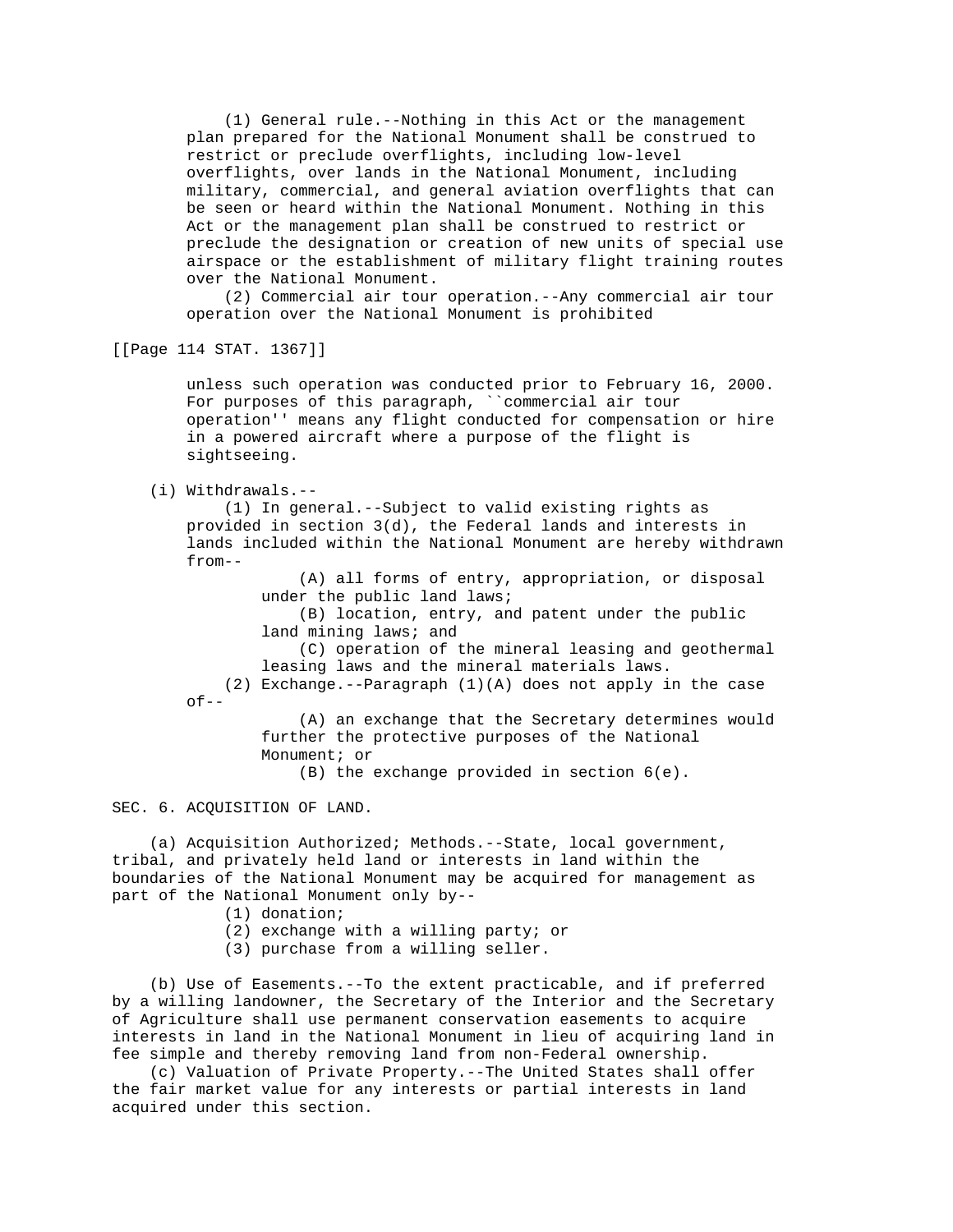(d) Incorporation of Acquired Lands and Interests.--Any land or interest in lands within the boundaries of the National Monument that is acquired by the United States after the date of the enactment of this Act shall be added to and administered as part of the National Monument as provided in section 3(b).

 (e) Land Exchange Authorization.--In order to support the cooperative management agreement in effect with the Agua Caliente Band of Cahuilla Indians as of the date of the enactment of this Act, the Secretary of the Interior may, without further authorization by law, exchange lands which the Bureau of Land Management has acquired using amounts provided under the Land and Water Conservation Fund Act of 1965 (16 U.S.C. 460l-4 et seq.), with the Agua Caliente Band of Cahuilla Indians. Any such land exchange may include the exchange of federally owned property within or outside of the boundaries of the National Monument for property owned by the Agua Caliente Band of Cahuilla Indians within or outside of the boundaries of the National Monument.

[[Page 114 STAT. 1368]]

The exchanged lands acquired by the Secretary within the boundaries of the National Monument shall be managed for the purposes described in section 2(b).

SEC. 7. LOCAL ADVISORY COMMITTEE.

 (a) Establishment.--The Secretary of the Interior and the Secretary of Agriculture shall jointly establish an advisory committee for the National Monument, whose purpose shall be to advise the Secretaries with respect to the preparation and implementation of the management plan required by section 4.

 (b) Representation.--To the extent practicable, the advisory committee shall include the following members:

> (1) A representative with expertise in natural science and research selected from a regional college or university.

> (2) A representative of the California Department of Fish and Game or the California Department of Parks and Recreation.

(3) A representative of the County of Riverside, California.

 (4) A representative of each of the following cities: Palm Springs, Cathedral City, Rancho Mirage, La Quinta, Palm Desert, and Indian Wells.

 (5) A representative of the Agua Caliente Band of Cahuilla Indians.

 (6) A representative of the Coachella Valley Mountains Conservancy.

 (7) A representative of a local conservation organization. (8) A representative of a local developer or builder organization.

(9) A representative of the Winter Park Authority.

(10) A representative of the Pinyon Community Council.

(c) Terms.--

 (1) Staggered terms.--Members of the advisory committee shall be appointed for terms of 3 years, except that, of the members first appointed, one-third of the members shall be appointed for a term of 1 year and one-third of the members shall be appointed for a term of 2 years.

(2) Reappointment.--A member may be reappointed to serve on